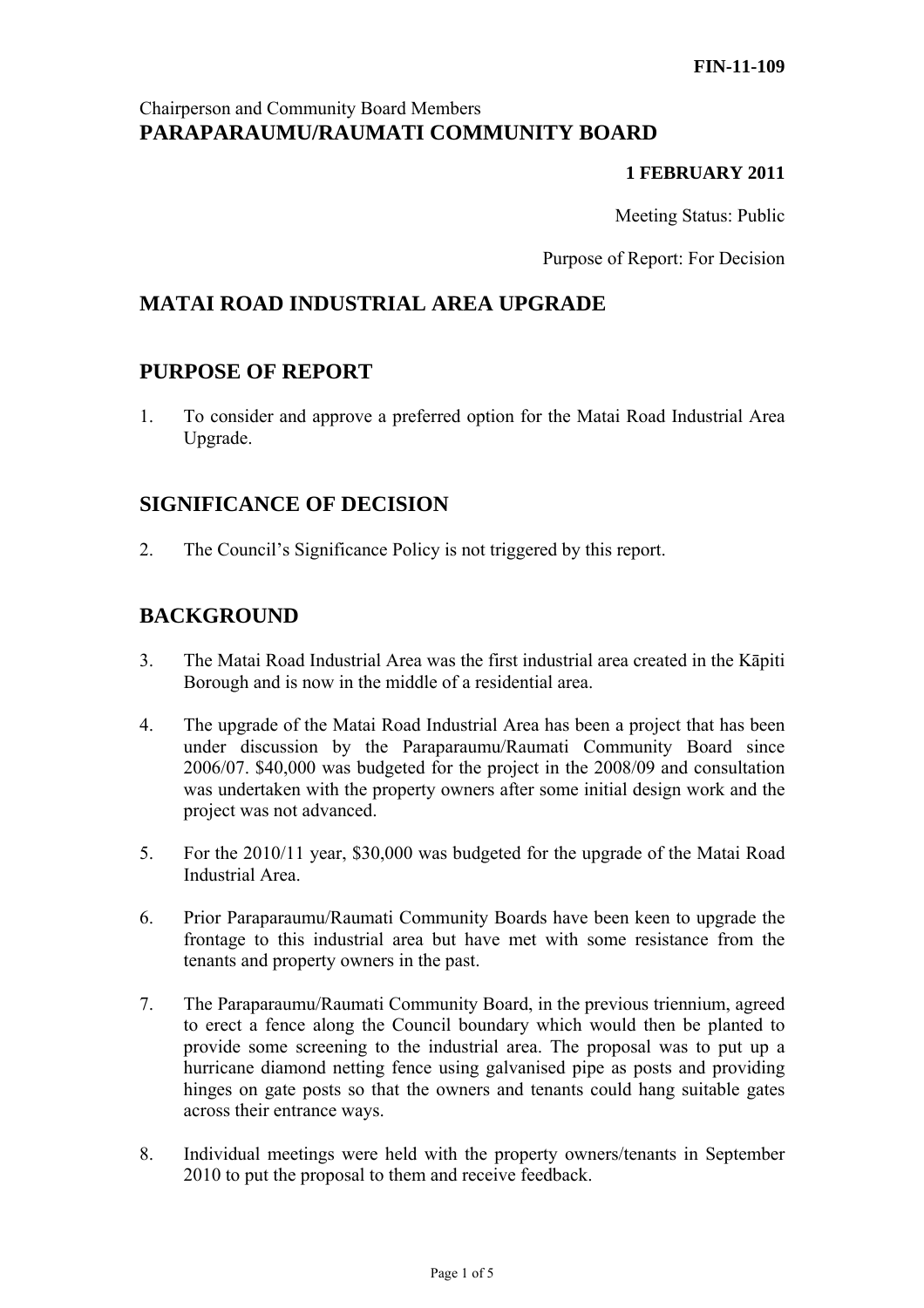- 9. The feedback received included the main following issues:
	- Impact of boundary fence on accessibility for large trucks offloading goods to industrial properties and the lack of visibility created by a 1.8 metre high fence;
	- The closeness of the boundary fence to some of the buildings restricting access; and
	- Parking of vehicles on the road reserve and on the road outside the other industrial properties on Matai Road is a continual problem.
- 10. The new Paraparaumu/Raumati Community Board held a site visit on 13 December 2010 and met with the property owners/tenants. Similar feedback to the September 2010 meeting was received from property owners/tenants.

## **CONSIDERATIONS**

#### **Issues and Options**

- 11. As the Matai Road Industrial Area Upgrade has been planned since 2006 the Board needs to resolve following the site visit on 13 December what actions it will take in regard to this upgrade. A copy of the plans showing the boundaries between the Council's road reserve, Matai Road Industrial Area, the position of a proposed fence and the accessways is attached as Appendix 1. It has been suggested that a 1.2 metre fence rather than a 1.8 metre fence would be sufficient for the plantings to be established alongside.
- 12. The options for the upgrade include the following:
	- A) Install a 1.2 metre hurricane netting fence along the boundary between the Council's road reserve and the industrial properties using galvanised pipe posts and hurricane netting with plantings to be undertaken on the Council side of the fence to provide a visual barrier for the industrial area. Total budgeted capital cost including the installation of planting and a grass berm would be around \$30,000. There would also be ongoing maintenance costs of the plantings estimated to be \$6,000 per annum.
	- B) Install a 1.2 metre hurricane netting fence on the Council's road reserve in front of the properties where the property owners/tenants as yet have not shown any desire to improve and maintain on an ongoing basis the frontage of their industrial properties including their buildings. Properties where a 1.2 metre fence with plantings would be installed include:
		- Blue Bird Rentals, 145 Matai Road
		- Coastal Cylinder Testing, 141 Matai Road

The cost of this option is estimated to be \$4,000. There would also be ongoing maintenance costs of the plantings estimated to be \$1,500 per annum.

C) Negotiate a solution with the property owners/tenants that will improve the frontage to their properties without having to install a fence. The cost of this option would be limited to staff time.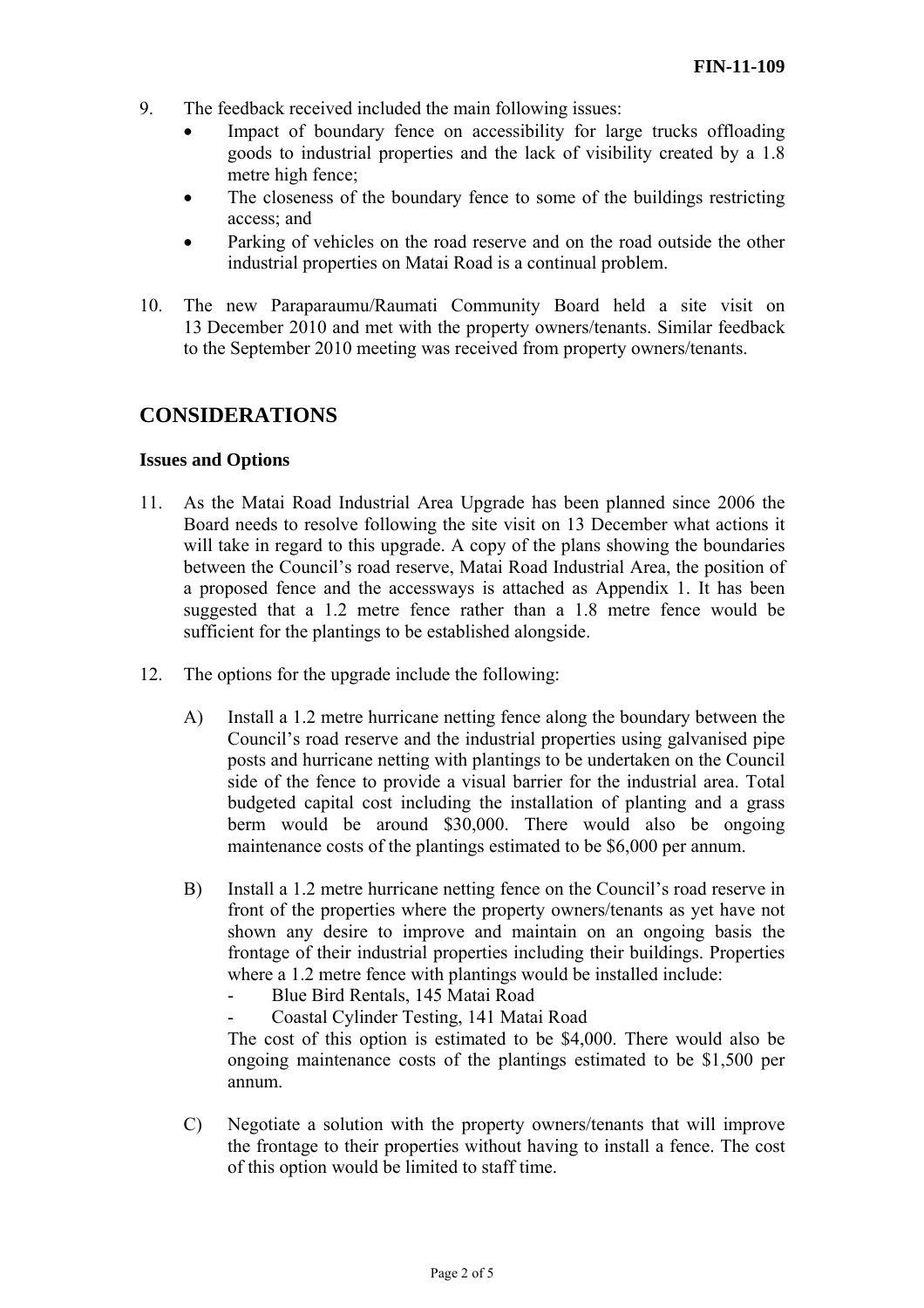## Option A

- 13. Advantages
	- Every property in the Matai Road Industrial Area would be treated in exactly the same manner by having a fence on the boundary between Council's road reserve and their individual property.
	- Once the planting is established on the fence then there would be a consistent visual view potentially up to 1.2 metres high along the full Matai Road Industrial Area.
- 14. Disadvantages
	- Feedback from some of the property owners suggest that this option is impracticable for the following reasons:
		- Closeness of fence to some of the buildings restricting access; and
		- Traffic safety issues arising from position of fence in relation to accessways and its impact on visibility for trucks reversing and offloading and uplifting goods.
	- Council's Roading staff have also acknowledged that the traffic safety issues could arise if a boundary fence was placed along the full frontage of the Matai Road Industrial Area.

### Option B

- 15. Advantages
	- Targets only properties in Matai Road Industrial Area where owners have shown no inclination to improve the frontage of their industrial areas including their buildings. This option would resolve most of the problems without creating traffic safety and accessibility problems by fencing the full frontage of the Matai Road Industrial Area.
	- A fence on Council's road reserve in front of the properties owned by Blue Bird Rentals and Coastal Cylinder Testing would not cause any traffic safety issues.
	- A fence with plantings would improve the industrial area frontage and make it more difficult to park and work on vehicles on Council's road reserve.
	- It could encourage other Matai Road Industrial Area property owners to improve their frontages.

#### 16. Disadvantages

May be seen as being unfair on those properties specifically targeted.

#### Option C

17. Advantages

This would be the least costly option and would be the best solution if proposals negotiated were actually delivered on.

18. Disadvantages

There is a risk that nothing will change.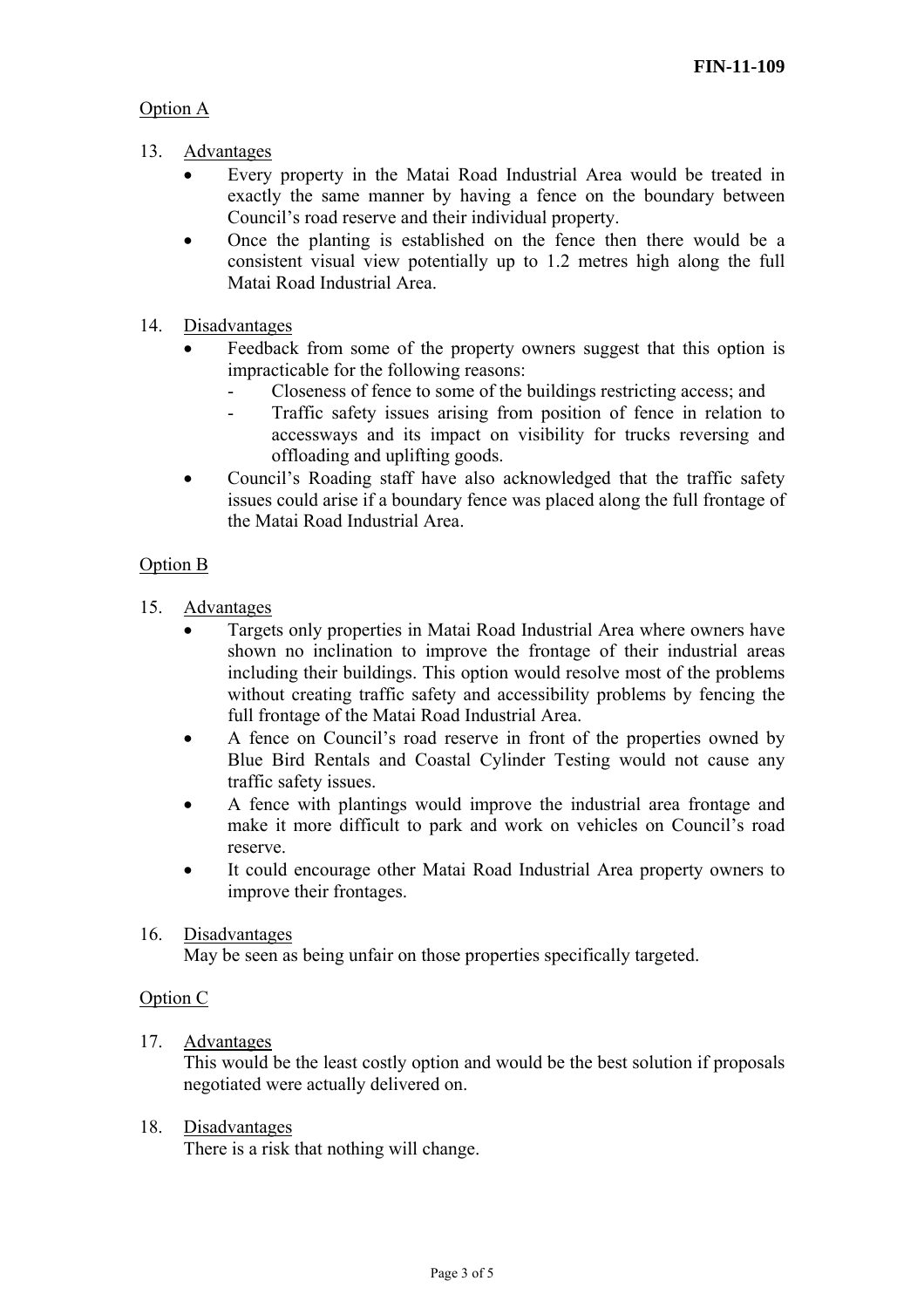#### Recommended Option

- 19. The recommended option is option B because the property owners within the industrial area are generally cooperative in terms of improving the frontage of the Matai Road Industrial Area. There are only two property owners who have not demonstrated a continued improvement to their frontage. The Coastal Cylinder Testing property owner has agreed that a fence could be installed in front of the old machinery that he has in his yard providing it does not prevent him from having access to the back of his property.
- 20. A letter was sent to the property owner of Blue Bird Rentals in December advising them that the Board would be considering installing a fence on the boundary line between the Council's road reserve and his property which would effectively only be up to 2 metres away from the front of his building. This would effectively prevent the business from working on their vehicles on Council's road reserve and would also encourage the business to actually clear their back yard so that vehicles are able to be worked on within their premises.

#### **Financial Considerations**

- 21. The Paraparaumu/Raumati Community Board has budgeted \$30,000 for the Matai Road Industrial Area upgrade in the 2010/11 year.
- 22. Option B, if approved, is estimated to be \$4,000 to install with ongoing estimated maintenance costs of the plantings of \$1,500 per annum.

#### **Delegations**

23. The Community Board has the authority to consider this report under para 6.3 of the Governance Structure: " listen, articulate, advise and act on any matter of interest or concern to the community…"

#### **Legal Considerations**

24. Council is entitled to erect a fence on its boundary between its property and a neighbouring property.

#### **Consultation**

25. Adequate consultation has been carried out over several years. Meetings were held with the property owners/tenants in September 2010 and again in December 2010 to discuss the proposals.

#### **Policy Implications**

26. There are no specific policy implications from this report.